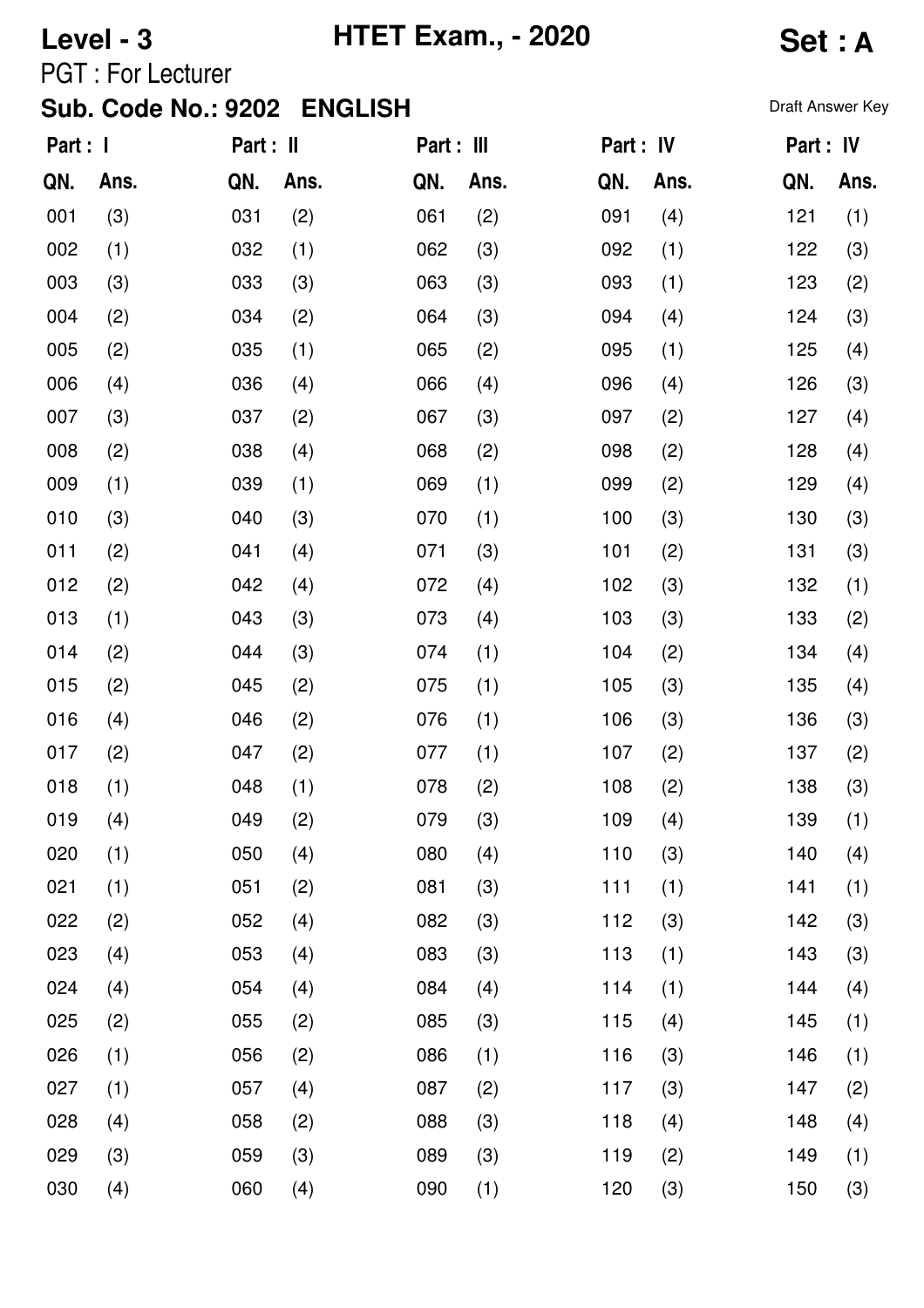## **Level - 3 HTET Exam., - 2020 Set : B**

PGT : For Lecturer

| Part : I |      | Part : II |      | Part : III |      | Part : IV |      | Part : IV |      |
|----------|------|-----------|------|------------|------|-----------|------|-----------|------|
| QN.      | Ans. | QN.       | Ans. | QN.        | Ans. | QN.       | Ans. | QN.       | Ans. |
| 001      | (4)  | 031       | (3)  | 061        | (4)  | 091       | (1)  | 121       | (3)  |
| 002      | (2)  | 032       | (2)  | 062        | (2)  | 092       | (1)  | 122       | (4)  |
| 003      | (4)  | 033       | (4)  | 063        | (1)  | 093       | (4)  | 123       | (3)  |
| 004      | (1)  | 034       | (4)  | 064        | (3)  | 094       | (1)  | 124       | (2)  |
| 005      | (4)  | 035       | (3)  | 065        | (1)  | 095       | (4)  | 125       | (4)  |
| 006      | (1)  | 036       | (4)  | 066        | (2)  | 096       | (2)  | 126       | (3)  |
| 007      | (1)  | 037       | (2)  | 067        | (1)  | 097       | (2)  | 127       | (3)  |
| 008      | (2)  | 038       | (1)  | 068        | (2)  | 098       | (4)  | 128       | (3)  |
| 009      | (4)  | 039       | (4)  | 069        | (1)  | 099       | (3)  | 129       | (2)  |
| 010      | (4)  | 040       | (3)  | 070        | (3)  | 100       | (2)  | 130       | (2)  |
| 011      | (4)  | 041       | (2)  | 071        | (4)  | 101       | (3)  | 131       | (4)  |
| 012      | (1)  | 042       | (1)  | 072        | (3)  | 102       | (3)  | 132       | (4)  |
| 013      | (3)  | 043       | (3)  | 073        | (3)  | 103       | (2)  | 133       | (3)  |
| 014      | (1)  | 044       | (1)  | 074        | (3)  | 104       | (3)  | 134       | (2)  |
| 015      | (4)  | 045       | (2)  | 075        | (1)  | 105       | (3)  | 135       | (4)  |
| 016      | (2)  | 046       | (4)  | 076        | (1)  | 106       | (3)  | 136       | (3)  |
| 017      | (3)  | 047       | (4)  | 077        | (4)  | 107       | (3)  | 137       | (4)  |
| 018      | (3)  | 048       | (2)  | 078        | (3)  | 108       | (2)  | 138       | (3)  |
| 019      | (3)  | 049       | (4)  | 079        | (2)  | 109       | (2)  | 139       | (1)  |
| 020      | (2)  | 050       | (3)  | 080        | (4)  | 110       | (4)  | 140       | (3)  |
| 021      | (2)  | 051       | (2)  | 081        | (2)  | 111       | (1)  | 141       | (1)  |
| 022      | (3)  | 052       | (2)  | 082        | (1)  | 112       | (4)  | 142       | (2)  |
| 023      | (1)  | 053       | (2)  | 083        | (3)  | 113       | (4)  | 143       | (1)  |
| 024      | (2)  | 054       | (1)  | 084        | (1)  | 114       | (1)  | 144       | (3)  |
| 025      | (1)  | 055       | (2)  | 085        | (4)  | 115       | (1)  | 145       | (3)  |
| 026      | (2)  | 056       | (4)  | 086        | (3)  | 116       | (4)  | 146       | (3)  |
| 027      | (2)  | 057       | (2)  | 087        | (3)  | 117       | (4)  | 147       | (1)  |
| 028      | (2)  | 058       | (4)  | 088        | (3)  | 118       | (1)  | 148       | (2)  |
| 029      | (2)  | 059       | (2)  | 089        | (3)  | 119       | (1)  | 149       | (3)  |
| 030      | (1)  | 060       | (4)  | 090        | (3)  | 120       | (1)  | 150       | (4)  |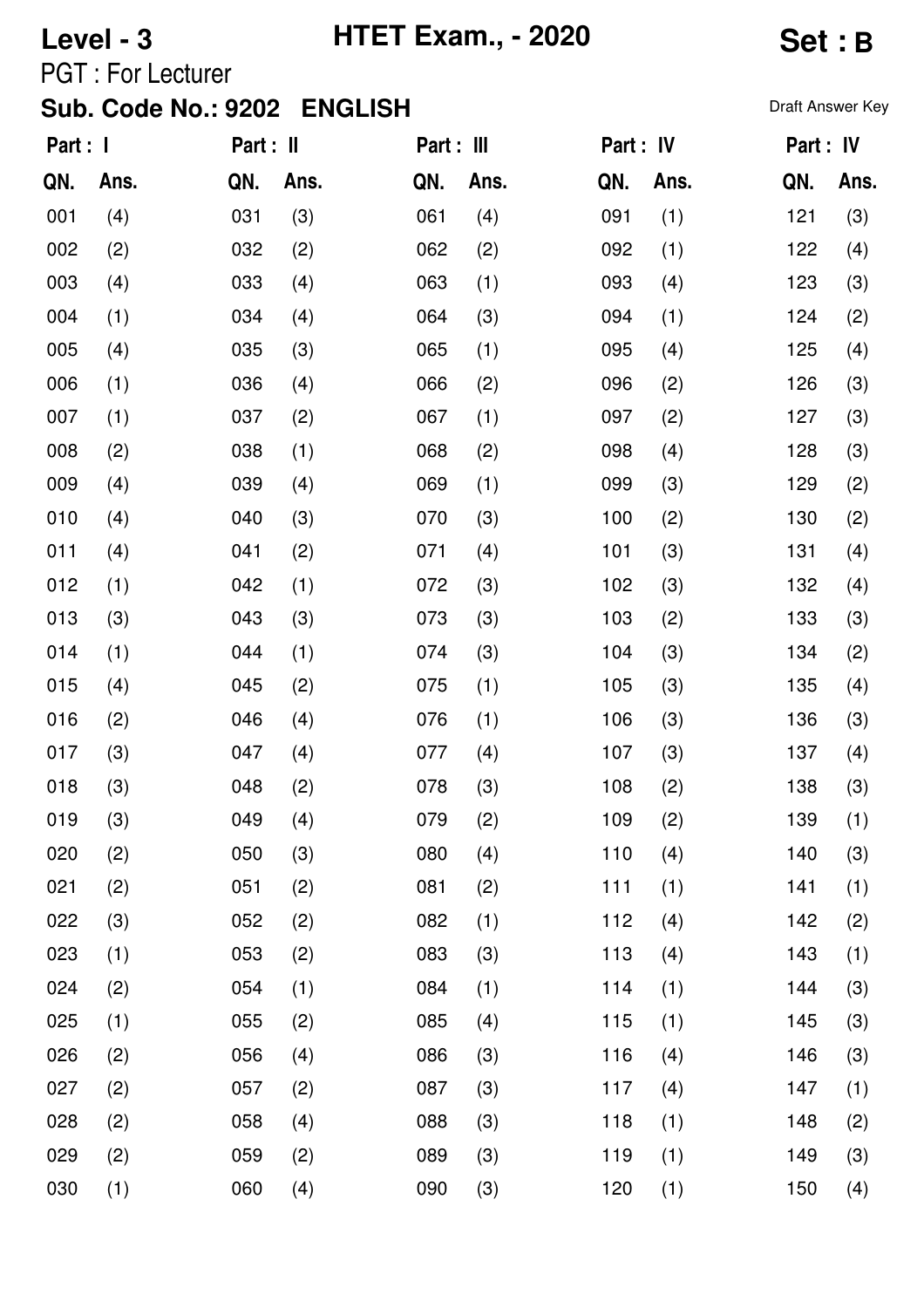# **Level - 3 HTET Exam., - 2020 Set : C**

PGT : For Lecturer

| Part : 1 |      | Part : II |      | Part : III |      | Part : IV |      | Part : IV |      |
|----------|------|-----------|------|------------|------|-----------|------|-----------|------|
| QN.      | Ans. | QN.       | Ans. | QN.        | Ans. | QN.       | Ans. | QN.       | Ans. |
| 001      | (1)  | 031       | (4)  | 061        | (3)  | 091       | (1)  | 121       | (1)  |
| 002      | (4)  | 032       | (4)  | 062        | (3)  | 092       | (4)  | 122       | (4)  |
| 003      | (2)  | 033       | (2)  | 063        | (1)  | 093       | (1)  | 123       | (3)  |
| 004      | (3)  | 034       | (3)  | 064        | (3)  | 094       | (4)  | 124       | (1)  |
| 005      | (1)  | 035       | (1)  | 065        | (2)  | 095       | (2)  | 125       | (3)  |
| 006      | (3)  | 036       | (2)  | 066        | (2)  | 096       | (2)  | 126       | (3)  |
| 007      | (1)  | 037       | (1)  | 067        | (4)  | 097       | (4)  | 127       | (1)  |
| 008      | (2)  | 038       | (1)  | 068        | (1)  | 098       | (1)  | 128       | (2)  |
| 009      | (2)  | 039       | (3)  | 069        | (1)  | 099       | (1)  | 129       | (4)  |
| 010      | (1)  | 040       | (2)  | 070        | (3)  | 100       | (2)  | 130       | (4)  |
| 011      | (3)  | 041       | (4)  | 071        | (1)  | 101       | (3)  | 131       | (3)  |
| 012      | (4)  | 042       | (3)  | 072        | (3)  | 102       | (2)  | 132       | (1)  |
| 013      | (3)  | 043       | (4)  | 073        | (1)  | 103       | (3)  | 133       | (1)  |
| 014      | (4)  | 044       | (2)  | 074        | (4)  | 104       | (4)  | 134       | (4)  |
| 015      | (2)  | 045       | (3)  | 075        | (2)  | 105       | (3)  | 135       | (1)  |
| 016      | (4)  | 046       | (4)  | 076        | (4)  | 106       | (3)  | 136       | (3)  |
| 017      | (2)  | 047       | (2)  | 077        | (4)  | 107       | (3)  | 137       | (4)  |
| 018      | (4)  | 048       | (1)  | 078        | (1)  | 108       | (1)  | 138       | (4)  |
| 019      | (2)  | 049       | (2)  | 079        | (3)  | 109       | (2)  | 139       | (2)  |
| 020      | (1)  | 050       | (2)  | 080        | (2)  | 110       | (4)  | 140       | (2)  |
| 021      | (1)  | 051       | (4)  | 081        | (3)  | 111       | (1)  | 141       | (3)  |
| 022      | (4)  | 052       | (2)  | 082        | (3)  | 112       | (3)  | 142       | (3)  |
| 023      | (2)  | 053       | (2)  | 083        | (1)  | 113       | (2)  | 143       | (3)  |
| 024      | (2)  | 054       | (2)  | 084        | (3)  | 114       | (2)  | 144       | (2)  |
| 025      | (3)  | 055       | (4)  | 085        | (3)  | 115       | (4)  | 145       | (4)  |
| 026      | (4)  | 056       | (4)  | 086        | (4)  | 116       | (3)  | 146       | (3)  |
| 027      | (2)  | 057       | (4)  | 087        | (1)  | 117       | (1)  | 147       | (3)  |
| 028      | (1)  | 058       | (2)  | 088        | (3)  | 118       | (3)  | 148       | (4)  |
| 029      | (1)  | 059       | (4)  | 089        | (2)  | 119       | (4)  | 149       | (3)  |
| 030      | (2)  | 060       | (3)  | 090        | (3)  | 120       | (2)  | 150       | (3)  |